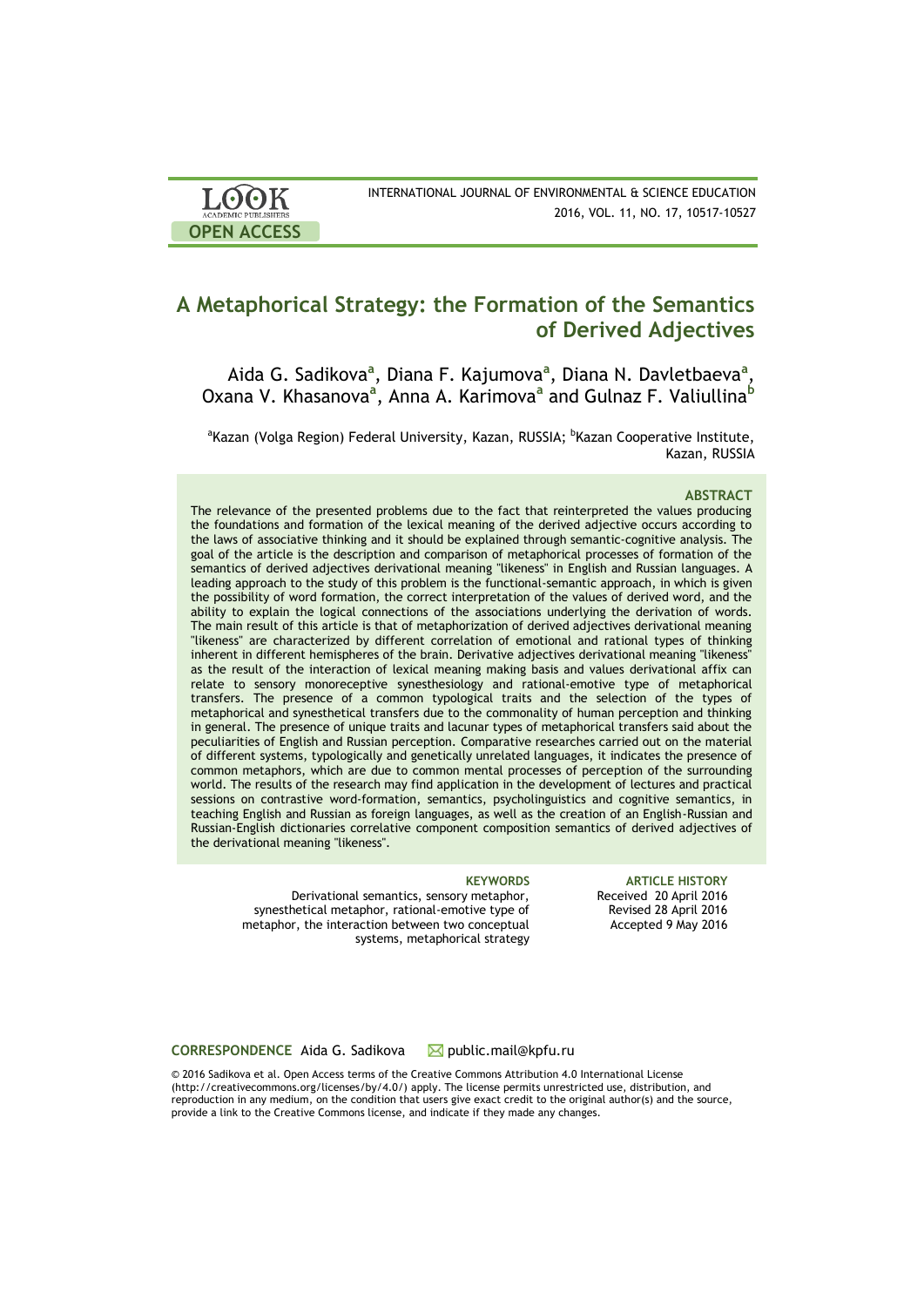### **Introduction**

The process of formation of the semantics of a derived adjective (DA) is multidimensional and multifaceted. The process of formation of the semantics of DA is considered by the model "Meaning-text", proposed I.A. Melchuk (1999) which gives harmony to determine the semantic-cognitive mechanisms of the semantics of the derived adjective. This model of the current language implies to consider the process of generation of a new word depending on the meaning, which the speaker wants to invest in. Constructing a word or a text into the category of constructs, the model suggests the interaction of means of expression specific values on the one hand, and the semantic-cognitive patterns that underlie the formation of this sense, on the other hand (Glucksberg, 2001).

The object of research of this work are derived suffixed adjectives with the derivational meaning "likeness" in English and Russian languages, in order consciously to characterize the specific features of each language, to describe and classify the phenomena which belong to the sphere of general and specific languages, the task of this article is to study the semantic structure of the derived words at the intersection of word formation, semantics and cognitive linguistics, as well as the definition of the cognitive foundations of the processes of metaphorization of value of DA, the semantic meaning of "likeness". The metaphor in this case acts as a way of perception and formation of knowledge.

The research is based on examples of derived adjectives in English and Russian. The selection of research material were conducted by the method of continuous sampling from bilingual, monolingual, derivational and monolingual dictionaries as well as literature and press materials.

Derived adjective is a collapsed statement that is a definite judgment about the described subject (Glucksberg & Keysar, 1990). It is this feature of categorization of reality determines the large number of metaphorical transfers in the semantics of the derived adjectives of the derivational meaning "likeness". The derivational meaning "likeness" dictates the involvement of associative thinking in the process of formation of derived words (Boroditsky, 2000). In the derivation we deal with the transfer of one derivational meaning to another (Kennedy, 1999). For example, a wooden chair (derivational meaning "fabrications" - a chair made of wood) – a wood apple (derivational meaning "likeness" – an apple like wooden).

In this work studying of word formation in the foreground is the study of derivational categories on the basis of cognitive models having "a single structure of meaning, explicate a set of semantically homogeneous derivational structures" (Muryazov, 1998). This "single structure of meaning" will be the derivational meaning of "likeness" and the DA in English and Russian languages.

DA DM "likeness" belongs to a hybrid of comparative constructions and occupies an intermediate position between a comparison and a metaphor (Krylova, 2003).

Fundamentals of study designs comparative semantics were laid down the works of such scientists as V.V. Vinogradov (1977), L.V. Scherba (2008) and other foreign scientists, like J.J. Lowe (2014).

According to A.I. Gelayeva (2002), metaphor "is the key element of categorization of the world, of thinking, of perception".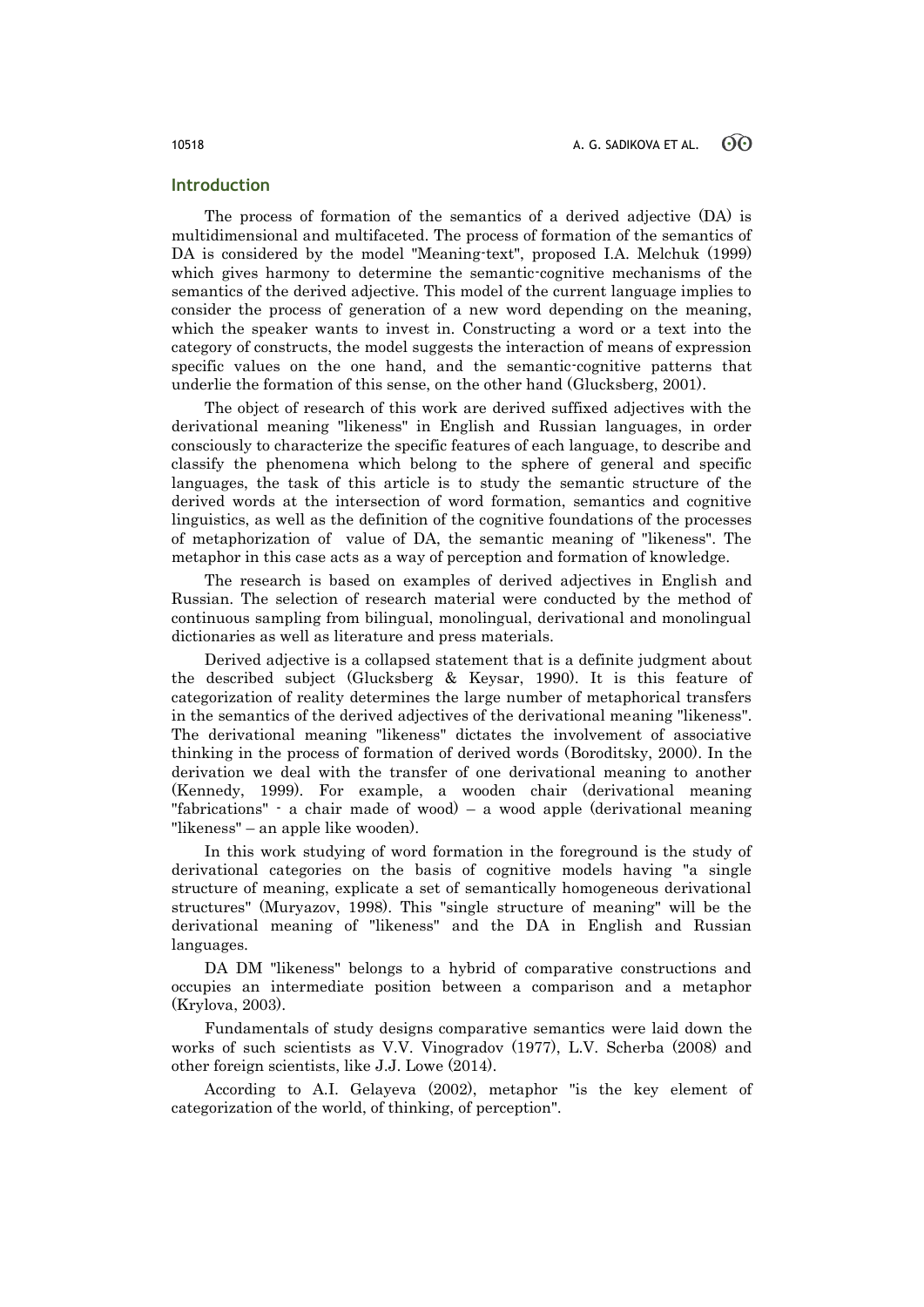#### 60 INTERNATIONAL JOURNAL OF ENVIRONMENTAL & SCIENCE EDUCATION 10519

Consideration of the metaphors from this point of view was laid down in the works of A.A. Leontiev (2001), B.A. Serebrennikov & V.V. Vinogradov (1954).

The theory of these scientists are based on their position about the delimitation of the two levels of knowledge - empirical and theoretical, which correspond to touch-type and rationally emotional type of metaphorical transfers (Van Der Broeck, 1981).

### **Materials and Methods**

Derivational adjectives with meaning "likeness" have a special status that lies in the features category, based on similarity of one object to another. This feature implies involvement in the process of formation of the semantics of derived words cognitive processes, namely the unique traits of perception and cognition of native speakers (Elman, 2004). In recent years, the requirement of inclusion of derivational patterns and rules in the model "Meaning-Text"has come outon the top, made by I.A. Melchuk (1999). For the model "Meaning-Text" the most logical three main components:

- 1) the information for supplying and perceptioning;
- 2) the physical signals carrying the information;
- 3) code, i.e. correspondence between information and signals.

"Derivational semantics associated with the semantics of the text directly, pragmatic and communicative aspects of its operation (Krongauz, 2001). This model helps to reveal the mechanisms of verbalization of conceptual structures in the process of understanding the world. The cognitive structure of the word is represented by its derivational model, a kind of frame, which is filled with a lexical value (Kennedy & Levin, 2008). "Derivational models can be interpreted as the convolution formulas of knowledge about objects, processes, and signs in the word." (Zaynullina, 2004). In work, it is important to distinguish between the terms "value" and "concept". Z.D. Popova & I.A. Sternin (2002) provide such a distinction: "linguistic meaning – semantic quantum of space – applied to the linguistic sign and the concept as an element concept sphere with a specific linguistic value is not bound. It can be expressed with many language signs, all of it...". Therefore, the concept of the concept of making basis is much wider than the meaning set out in the dictionary article. The concept in the semantics of word formation is important because it explains the emergence of metaphorical and connotative components in the value of the derived adjective in the absence of such value-making basis (Gentner, Imai & Boroditsky, 2004).

The metaphorical situation is a key way to define relationships between concepts that are the basis for metaphorical transfer. The choice of concepts for a particular strategy must be justified, that is, between concepts must be found a certain connection and compliance. G. Lakoff & M. Johnson (1980) put forward the following demands to the metaphorical strategies that we use in this work: 1) metaphorical strategy does not represent a specific word or expression, is a conceptual notion; 2) a strategy for primary in relation to language expression; 3) strategy is a unified way of thinking about target area (Target Domain). The strategy should explain how one concept conceptualize through another concept; 4) strategy belongs superordinate level, i.e., is a generalized model of a particular metaphorical transfers; 5) manifestations of the basic level suggests that the generalization must be one level higher.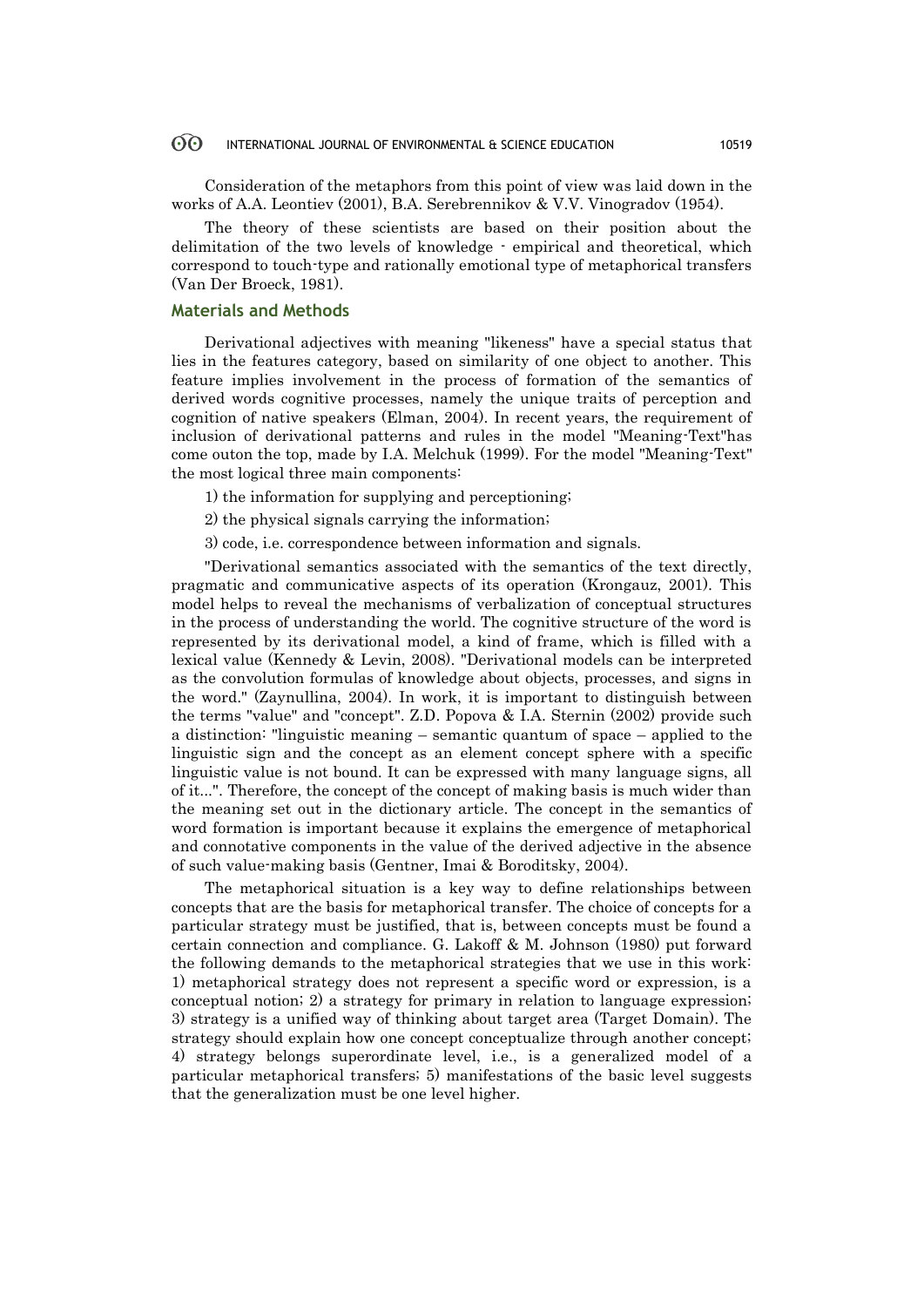The structure of a metaphor, thus, can be described as tripartite, consisting of conceptual fields "Source" and "Target" and also includes a basis for comparison, which are usually based on the connotative semes of motivating lexemes. These semes (basis for comparison) can get into the core values of motivating words, and may belong to the peripheral part of the value of produced lexeme. The main methods are analysis method for the analysis of dictionary definitions, the method of component analysis, method of semantic fields, the method of conceptual analysis, the method contextualises analysis, the method of etymological analysis, the quantitative method, the method of cognitive analysis (Gibbs, 1996).

### **Results**

The basis of the metaphorical transfer is the feature of the human mind to associative thinking. We have identified the following types of metaphorical transfer of the vocabulary of values: 1) the sensory type of metaphorical transfer of meanings of adjectives: this type includes monoreceptive metaphor and polyreceptive metaphor or synesthesia; 2) rational-emotive type of metaphor.

#### **The sensory metaphor**

The transfer of derivational meaning occurs at the level of particular sensory perception. N.D. Arutyunova (1990) considers this type to a nominative metaphor. Nominative metaphor is based on the approximation of the qualities of the objects on similar grounds. The signs can bond over their clearly perceived similarity, i.e. in this case we deal with monoreceptive visual metaphor. There are the following grounds on which a convergence of quality – this similarity in:

1) the form: in English: the arched nose; in Russian: четырехугольный неповоротливый человек (tetragonal clumsy person);

2) colour: in English: skyey; in Russian: серебряная борода (silver beard);

3) the overall appearance: in English: piratical Negro; in Russian: mirror smoothness;

4) the appearance of an object part of another object: in English: snakelike neck; in Russian: мясистая нижняя губа (fleshy lower lip);

5) the appearance of part of an object part of another object: in English: doglike eyes; in Russian: птичьи глаза (bird's eye).

Visual perception is one of the main methods knowledge of reality. This explains the higher frequency of monoreceptive metaphors on the basis of characteristics that are perceived visually: 66% of all monoreceptive examples of metaphors in English and 60% in the Russian language belongs to this type.

The sensory metaphor can be based on the transfer characteristics on the basis of taste, sound and tactile sensations. Taste, sound and tactile types of sensory metaphors are universal for both the compared languages.

The basis of the investigated adjectives based on the following affinity:

a) auditory senses: in English: chirpy voice; in Russian: ручьистый напев (society tune);

b) taste sensations: in English: muttony taste; in Russian: медовый вкус (honey taste);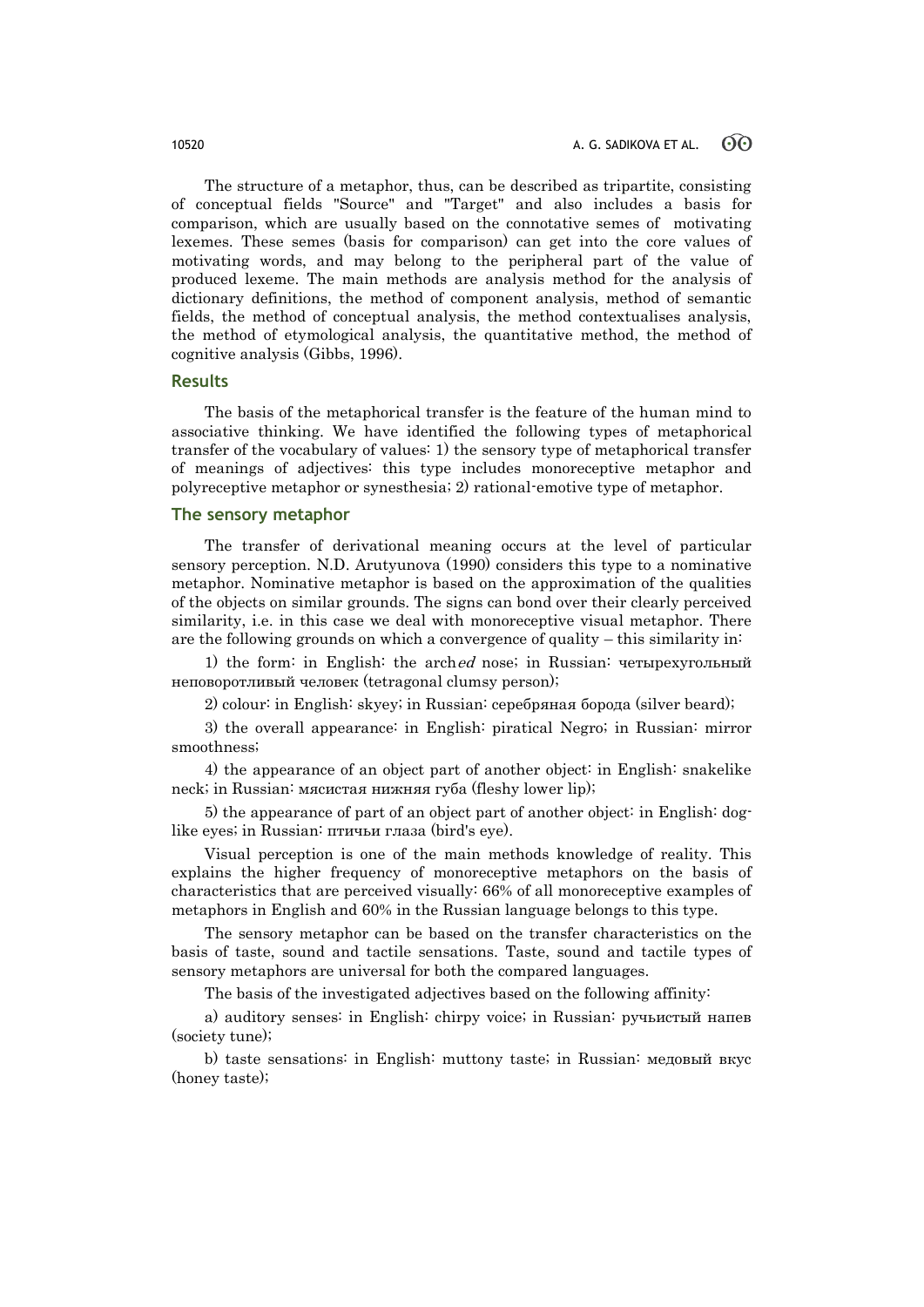#### $\odot$ INTERNATIONAL JOURNAL OF ENVIRONMENTAL & SCIENCE EDUCATION 10521

c) olfactory sensations: in English: the beery smell; in Russian: медовый запах (honey smell);

e) tactile sensations: in English: (10 %) icy fingers; Russian: (12 %) фанерное пальто (plywood coat).

As can be seen from the examples, English and Russian perception are equally characteristic of the tendency to assimilation of objects and their characteristics based on visual and auditory, taste and tactile sensations. Whereas, the Russian perception is more typical comparison of features based on the sense of smell.

The geographical position of the country, as confirmed by many researchers, can determine features of perception of the people of this country, and therefore the degree of intensity of certain feelings, which is reflected in the language. The geographical position of England determined the possibility of the cultivation of grapes and the development of winemaking on its territory. In Russia wine industry is spread mainly in the South of the country, so in language we find different derived adjectives for determination of odor and taste of the wine. Basically, in English and Russian used the simile of the flavour of wine with various berries, fruits, plants, animals.

### *II. Synesthetical metaphor*

The perception of the subject is reflected in the cortex not as a set of separate sensations, but a complete image. They believe that the specific of right brain thinking is the willingness to integral and simultaneous perception of the world (Rotenberg, 1987). The presence of many associative connections between sensations and explains the phenomenon of synesthesia.

According to psychological dictionary, synesthesia is "a phenomenon consisting in the fact that a stimulus acting on the corresponding sense organ, apart from the will of the subject is not only a feeling, it is specific to the sensory organ, but also the added feeling or idea, characteristic of the other senses" (Psikhologicheskiy slovar, 2003). Synesthesia thus associated with the transition of the excitation caused by the feeling from one modality to another, i.e. synesthesia reflects not only sensory perception, but also the psychological state accompanying a certain feeling. The most common example of synesthesia that is given by most dictionaries is colored hearing, where sound along with sound and colour sensations it causes.

As noted by S. Ullman (1970) in the language of synesthesia is manifested in the fact that "the word value which is associated with one sense organ, used in value, belonging to another sense organ, i.e. the transition from the tactile to the auditory perception, or from the latter to visual perception". We hypothesize that the semantics of derivational characteristic of synaesthetic transfer and proposed a classification of adjectives with the synaesthetic transfer of derivational meaning:

1) the first group include derived adjectives which derivational semantics changes in the direction of the displayed visually perceivable signs of the nomination and evaluation of the audio characteristic: Eng.: (15% of the total number of the derived adjectives which the basis of the formation of semantics is synesthetically transfer): lighting like response; Rus.: (8%) туманный ответ (a vague answer).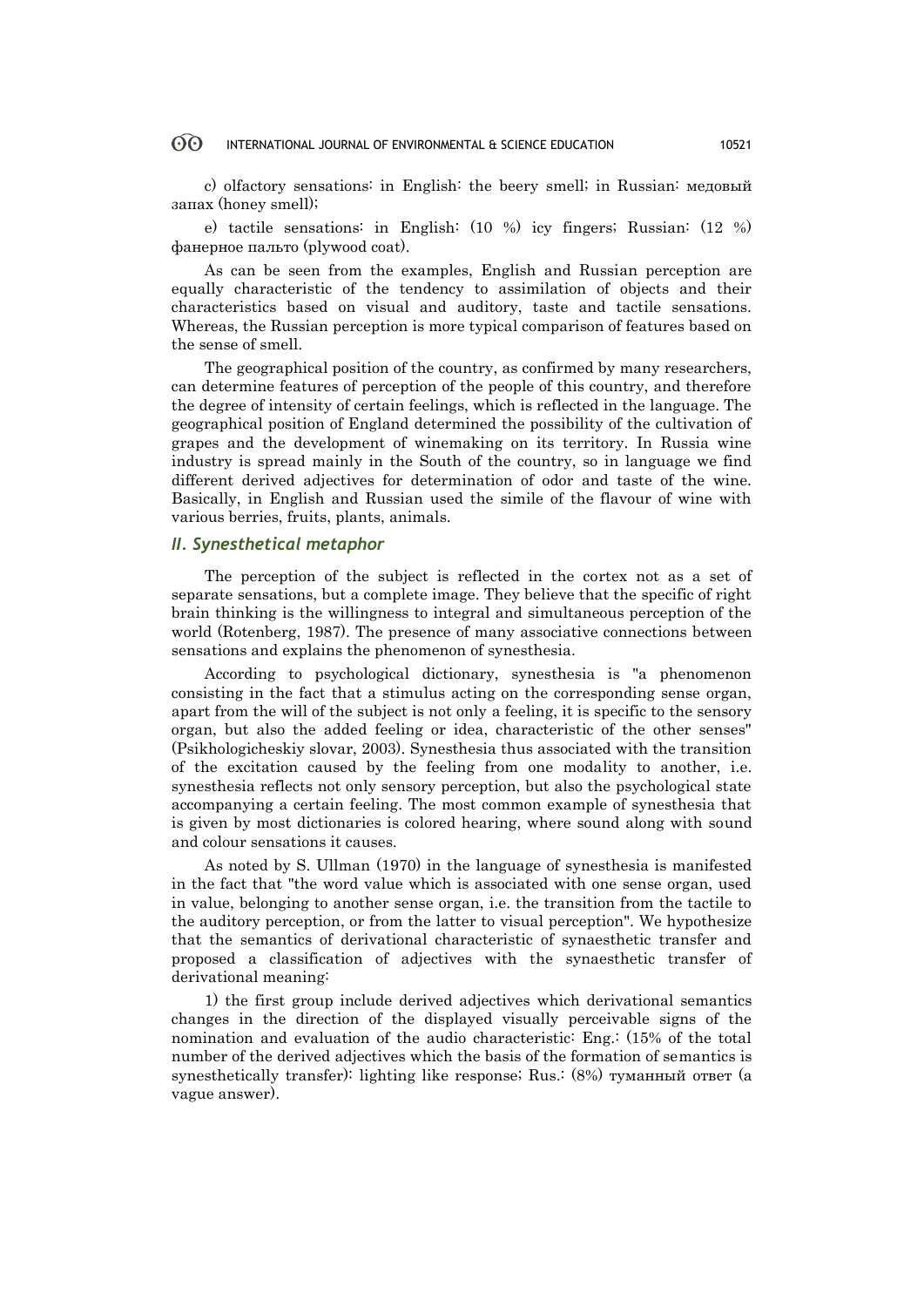2) Eng.: a friuty voice; Rus.: жирный дух, запах (a fatty ghost, smell);

3) haptic-audio: Eng.:silvery laugh; Rus.: бархатные нотки в голосе (velvet tone of voice);

4) tactile-visual: Eng.:silky hair; Rus.: холодные глаза (cold eyes);

5) gustatory-visual: Eng.: vinegary smile; Rus.: сахарные уста (sugar lips);

6) tactile-gustatory: Eng.: silky wine; Rus.: бархатистое вино (velvety wine);

The following table shows the types synesthetical transfers allocated when compared to the English and Russian languages, in percentages indicate the number of the derived adjectives of the total number of the derived adjectives as a basis for semantics which is synesthetical transfer.

**Table 1.** The percentage of synesthetical types of transfers in English and Russian on the material of the derived adjectives of the derivational meaning derived adjectives of the derivational meaning "likeness"

| English | Russian                  |
|---------|--------------------------|
| 15%     | 8%                       |
| 22%     | 23%                      |
| 13%     | 13%                      |
| 37%     | 33%                      |
| 6%      | 2%                       |
| 6%      | 18%                      |
| 0.5%    | $\overline{\phantom{a}}$ |
| 0.5%    | $\overline{\phantom{a}}$ |
|         | 3%                       |
|         |                          |

The analysis of the presented data showed that there are the derived adjectives of the derivational meaning "likeness" based education on the mechanism synesthetical transfer. The most numerous group in both languages are the derived adjectives of the derivational meaning "likeness" semantics of which changes in the direction of the symbol tactile perceivable characteristics to the nomination and assessment of the visual sign. The presence of the same types synesthetical transfers highlighted in this paper due to the commonality of human perception however, you notice that different types of synesthetical transfers, in varying degrees, is inherent in the English and Russian perception. English perception, according to the studied material, is a more typical transfer characteristics, perceived visually, for signs, perceived by ear. The Russian perception to a greater extent inherent in the transition from the designation of signs, tactile to perceive taste designation signs. In addition, the allocation of lacunar types synesthetical transfers says more about the perception of the media compared languages.

## *III. Rational-emotional type of metaphor*

Sensory metaphor is formed on the basis of specifically-sensory perception and is associated with hemispheric thinking. The left hemisphere is responsible for the abstract and logical thinking that is not accustomed to operate with concrete images and concepts. Since "mental operations in the formation of verbalized concepts are carried out mainly in the left hemisphere of the brain, there is reason to believe that rational and emotional types of metaphors are caused by left-brain activity" (Merzlyakova, 2003).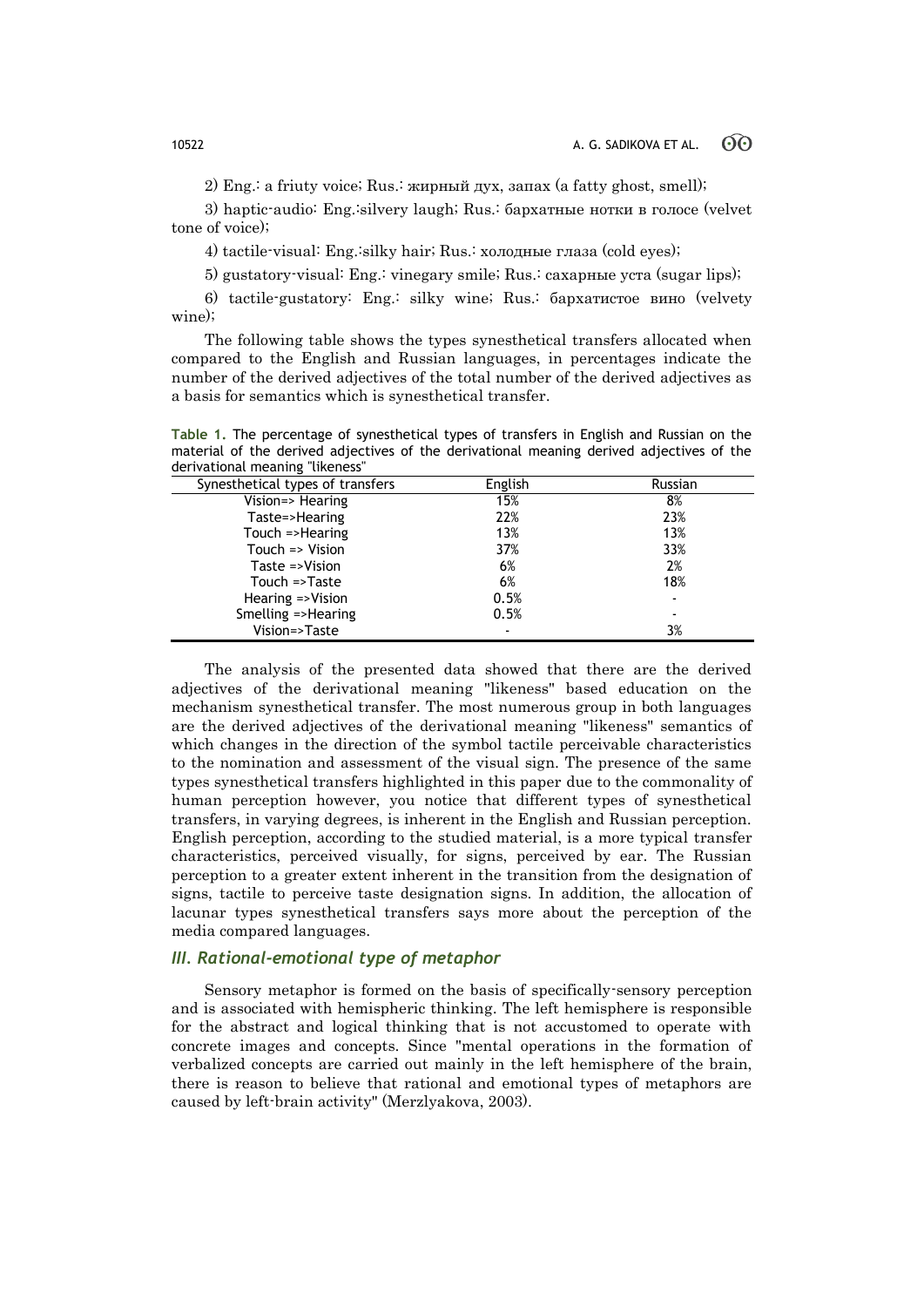#### 60 INTERNATIONAL JOURNAL OF ENVIRONMENTAL & SCIENCE EDUCATION 10523

In the paradigm of cognitive linguistics, the process of metaphorization of this type is seen as a motivated psychological function of understanding the abstract in terms of concrete. According to E. Sweetser (1990), any abstract meaning of the word etymologically, and again rises to a specific value. This aspect of the metaphor was isolated for the first time as part of the interactive M. Black"s (1962) theory. He drew attention to the fact that the basis for the emergence of a metaphor is the interaction of two conceptual frameworks to apply to the subject of metaphors and associative properties of implications associated with its subject. Consider the example of the English language: "For a young man on his first day at work he is remarkedly cocky". For a young man, residing first day on the job, he was too cocky. When interpreting the metaphorical motivation of the adjective cocky (cocky, cocky, cocky as a rooster) we highlight the properties of the object of comparison expressed the motivating part that is suitable for the characteristics of the main subject (person). However, interpretation will not be sufficient dictionary definition of the word cock (rooster) as it is necessary also the knowledge of sociocultural conceptions of this poultry. Thus, the basis of this metaphorical transfer will be based on the operation mappings with the comparative stereotype, characteristic of the given society.

In cognitive linguistics, the mechanism of metaphorical transfer is understood as transfer from one cognitive area to another. In the rationalemotive type of metaphor the source area represented specific concepts, indicating the result of human interaction with reality, for example, tactile sensations. The "goal" are concepts that are inaccessible to direct physical experience, i.e., they represent abstract concepts such as positive and negative emotions, mental States, time, etc.

The mechanisms of the rational - emotive type of metaphorical transfer is carried out on the basis of certain characteristics, which distinguishes speaking at the Association of objects with each other. These signs can be classified into the following groups:

1) the qualitative characteristics that include subgroups:

a) assessment – qualitative characteristics are: Eng.:  $(19 %$  of the total number of derived adjectives of the derivational meaning "likeness" with the metaphoric transfer of the value of the emotional – rational-type) devilish cunning, chivalrous attitude to women, a snobbish woman; Rus.: (19 % of the total number of derived adjectives of this type in the Russian) болванистый мальчик (silly), зазнаистый вид;

b) association according to the manner of behavior of the object  $\colon$  Eng  $\colon$  (36 % manful anger, princely hospitality, lamblike servant; Rus.: (36 %) актёрская интонация (actor"s intonation), амёбное поведение (amoebic behaviour);

c) the features that characterize the practical activities of the object : Eng.: (13 %) judicial seriousness, butchery man; Rus.: (13 %) жуликоватые повадки (roguish habits);

e) the signs of the nature and mode of action of the object  $:$  Eng  $:(14\%)$ draconian measures, Rus.: (13 %) barbarian destruction of the forests, draconian measures;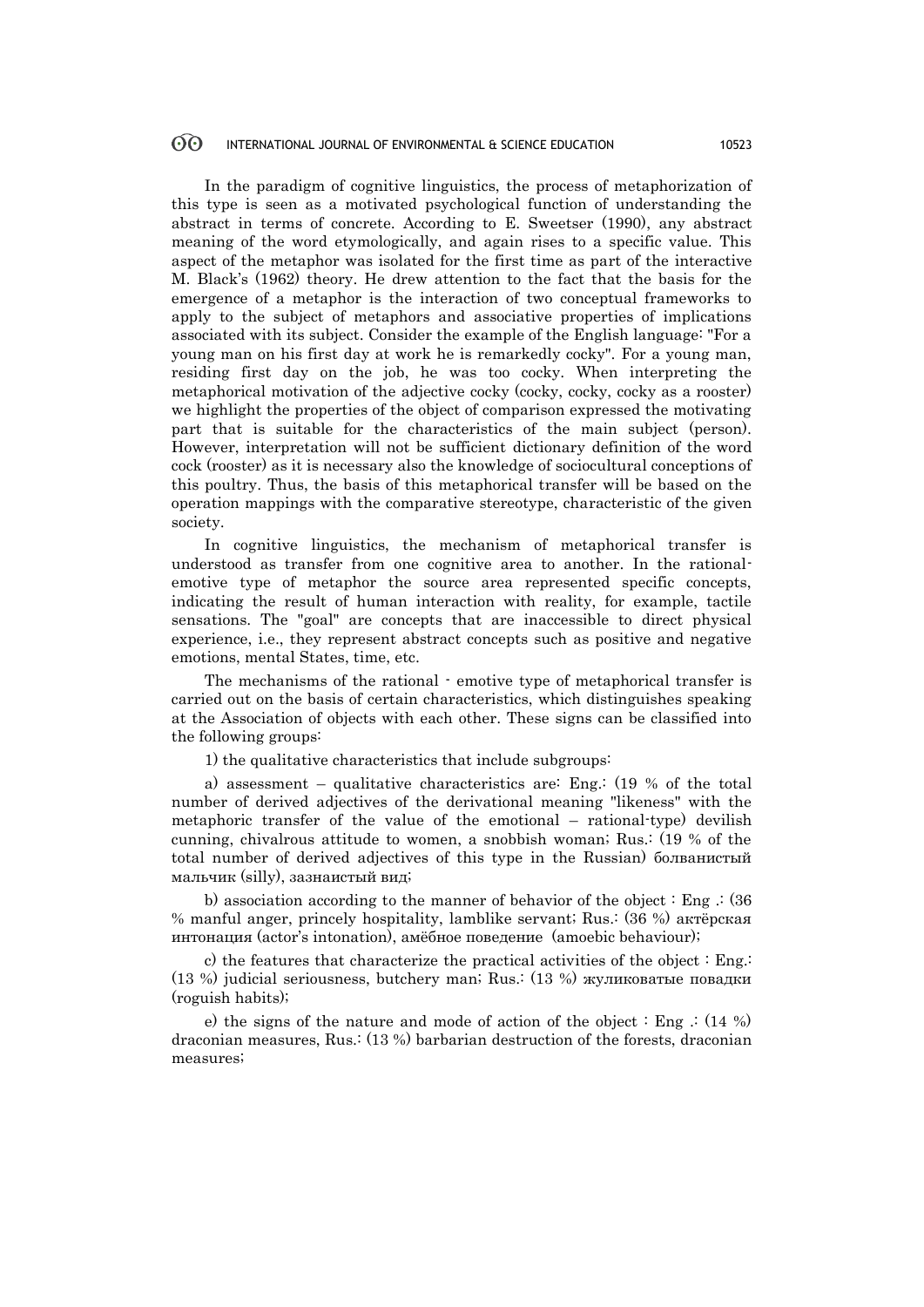2) temporal features : Eng.: (3 %) wintry afternoon, blissful feeling, lighting – like response, Christmassy home; Rus.: (4%) весеннее настроение (spring mood), средневековая дикость (medieval savagery);

3) locative signs : Eng.: (7 %) Etonian smile, hellish violence; Rus.: (9 %) адские условия (hellish condition), дворцовые условия жизни (palace living conditions), банный запах (the smell of the bath);

4) genre and stylistic features: Eng.: (8 %) Byron (melancholy, melodrammy); Rus.: (6 %) водевильный уход (art of care), анекдотический случай (anecdotal case), Шекспировские страсти (Shakespeare passions).

Cognitive feature of linguistic thinking native English and Russian language is the ability to form the derived adjectives of the derivational meaning "likeness" on the basis of rational-emotional metaphor.

Thus, the cognitive basis for the formation of the derived adjectives of the derivational meaning "likeness" to the connotative components of semantics in English and Russian are monoreceptive, sinestezic and rational-emotional metaphor considered as methods of making and knowledge generation.

The basis of the formation of the derived adjectives of the derivational meaning "likeness" is the process of assimilation of certain qualities and properties of others, which inevitably attracted to this process associative thinking. Availability both of typological features, namely the selection of comparable visual languages, gustatory, olfactory and tactile monoreceptive metaphors as cognitive basis of forming semantics of the derived adjectives of the derivational meaning "likeness", indicates the generality of the British and Russian perceptions. For a number of unique features of the Russian perception include more examples of the derived adjectives, formed on the basis of assimilation of the olfactory sensations, than in English. English associative thinking with more education tends to the derived adjectives of the derivational meaning "likeness" on the basis of sinestezic transfer than Russian thinking. In addition to English perception largely inherent in the transfer of the designation to the name of the visual signs of signs perceived by the ear, whereas the Russian perception of a typical shift from the category of tactile signs to the designation of taste. Touch the type of metaphorical transfer is associated with hemispheric thinking, as formed on the basis of concrete-sensory perception. The formation of the derived adjectives of the derivational meaning "likeness" is associated with the left hemisphere of the work. In the English and Russian languages were found numerous examples of the derived adjectives, formed on the basis of rational and emotional metaphors. At the heart of the metaphorical transfer operation is described correlating subject to comparative stereotype (the benchmark), characteristic of a given society.

### **Discussions and Conclusion**

The theoretical basis of this study consists of the works in the field of typology, semantics, word formation, theory of metaphor, such scientists as N.D. Arutyunova (1990), I.S. Ulukhanov (2007).

Derivational semantics is considered in the works of A.I. Gelayeva (2002), L.M. Zainullina (2004).

DA DM "likeness" refers to a hybrid of comparative constructions and occupies an intermediate position between a comparison and a metaphor.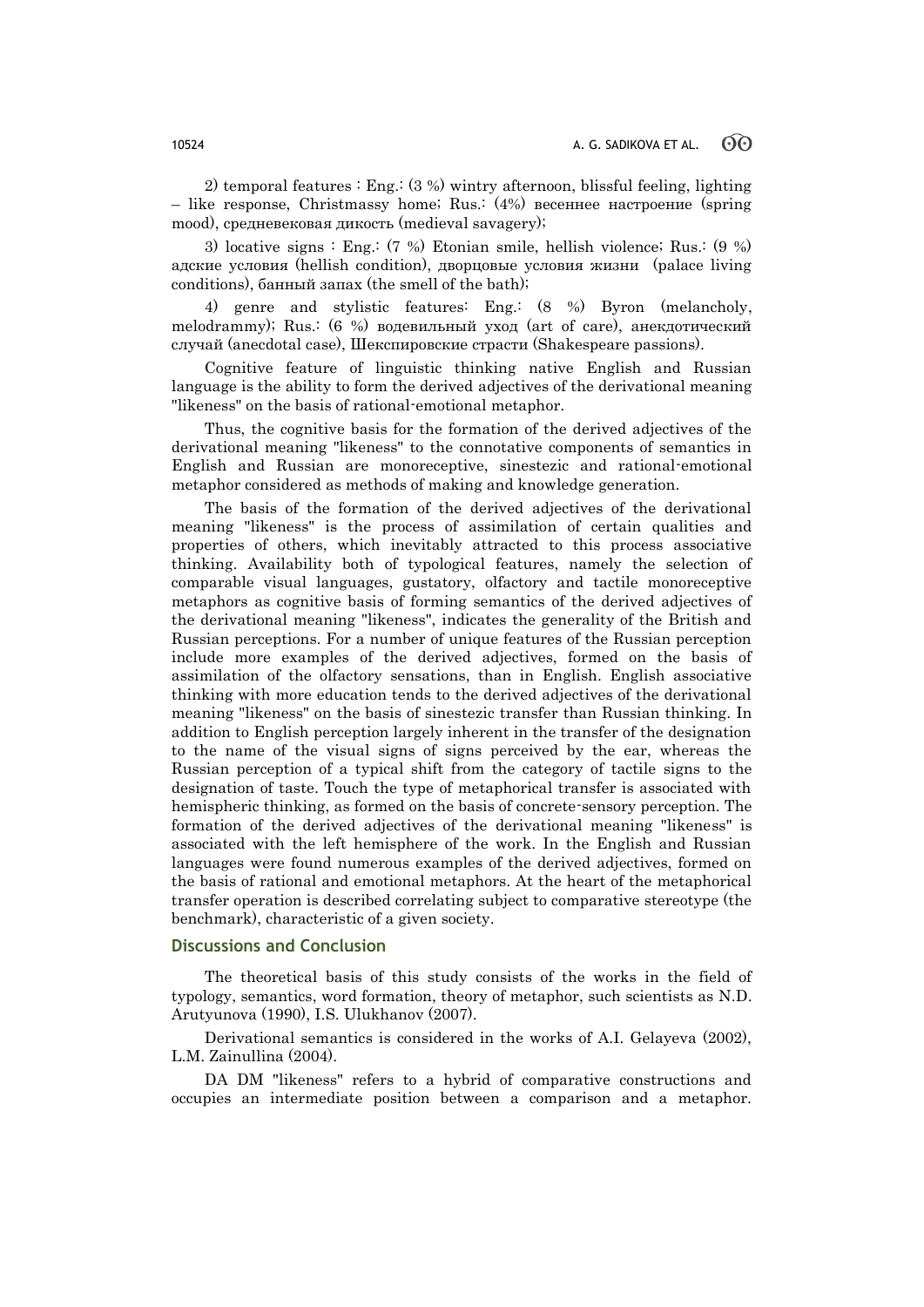#### 60 INTERNATIONAL JOURNAL OF ENVIRONMENTAL & SCIENCE EDUCATION 10525

Fundamentals of study designs comparative semantics was laid down in the writings of scientists such as V.V. Vinogradov (1977), L.V. Scherba (2008), etc. According to E. Klein"s (1980) concept the "speakers have certain psychological abilities- such as comparing the lengths of two sticks-whose explanation is outside the domain of semantics. Yet we also require a semantic theory for English to analyse the interpretation of complex expressions in terms of the interpretations of their components" (Klein, 1980). At the same time, J.J. Lowe  $(2014)$  is sure that "meaning constructors of the 'standard' form be 'split', and considered compositions of two separate meaning constructors, one of which associates the lexical meaning with an s-structure of the appropriate type, and another which converts the glue expression of the former into a glue expression of the "standard" form" (Lowe, 2014).

DA DM "likeness" as a kind of comparative constructions has not been defined a comprehensive semantic study.

The beginning of the active development of a typology of metaphors can be attributed to the 19th century.

Consideration of metaphors as a way of perception and formation of knowledge was laid in the works of such scientists as A.A. Leontiev (2001), E. Sweetser (1990), and others. Their theories distinguish two levels of knowledge – empirical and theoretical. Based on data from numerous studies on the metaphoric transfers in this work, the following types of metaphorical transfers of lexical meanings: 1) on the basis of specifically-sensory perception (sensory); 2) on the basis of abstract logical thinking (rational-emotional). Selected types of metaphorical transfers of lexical meanings for the first time applied to DA DM "likeness".

Thus, it is approved that metaphorization of derived adjectives derivational meaning "likeness" are characterized by different correlation of emotional and rational types of thinking connected with different hemispheres of the brain.

The process of formation of the semantics of DA is polybasic and multifaceted. The process of formation of the semantics of DA is considered by the model "Meaning-Text", expected by I.A. Melchuk (1999). The process of formation of new words is considered depending on the meaning the speaker wants to invest in it C3 "likeness" is common to English and Russian languages.

#### **Disclosure statement**

No potential conflict of interest was reported by the authors.

#### **Notes on contributors**

Aida G. Sadikova, Doctor in Philology, Professor, Department of Germanic philology, Kazan (Volga Region) Federal University, Kazan, Russia.

Diana F. Kajumova, Doctor in Philology, Professor, Department of Germanic philology, Kazan (Volga Region) Federal University, Kazan, Russia.

Diana N. Davletbaeva, Doctor in Philology, Associate Professor, Department of Germanic philology, Kazan (Volga Region) Federal University, Kazan, Russia.

Oxana V. Khasanova, [Candidate of Pedagogic](http://study-english.info/translation-candidates.php) Sciences, Associate Professor, Department of Germanic philology, Kazan (Volga Region) Federal University, Kazan, Russia.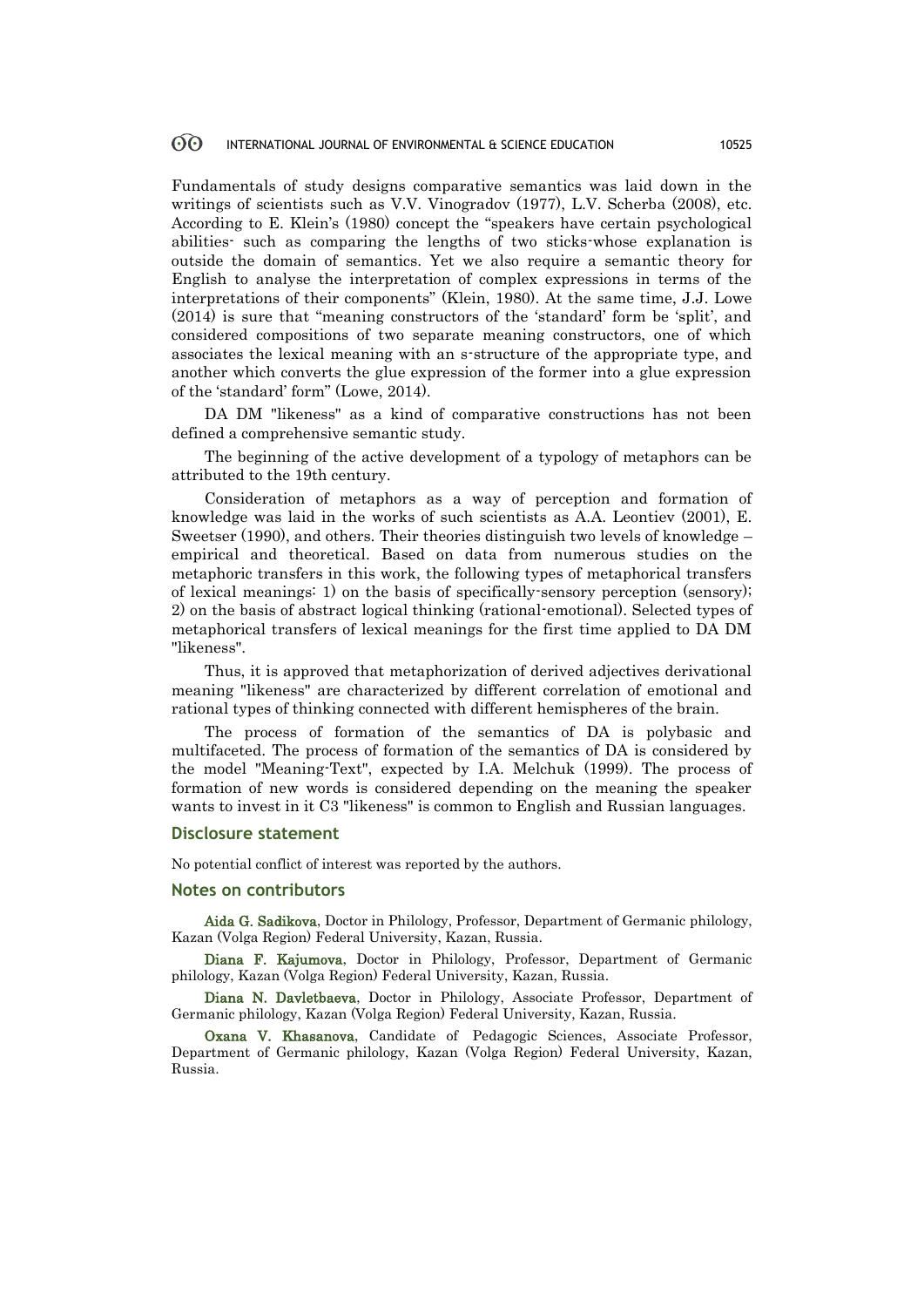Anna A. Karimova, [Candidate of Pedagogic](http://study-english.info/translation-candidates.php) Sciences, Associate Professor, Department of Germanic philology, Kazan (Volga Region) Federal University, Kazan, Russia.

Gulnaz F. Valiullina, [Lecturer,](http://study-english.info/translation-candidates.php) Department of humanities and foreign languages, Kazan Cooperative Institute, Kazan, Russia.

#### **References**

- Arutyunova, N.D. (1990). Discourse. Linguistic encyclopedic dictionary. Moscow: Sov. Encyclopedia, 1073 p.
- Black, M. (1962). Models and Metaphors. Ithaca: Cornwell University Press, 214 p.
- Boroditsky, L. (2000). Metaphoric structuring: Understanding time through spatial metaphors. Cognition, 75, 1–28.
- Elman, J.L. (2004). An alternative view of the mental lexicon. Trends in Cognitive Science, 8, 301-306.

Gelayeva, A.I. (2002). Chelovek v yazykovoi kartine mira. Nalchik: KGBU, 388 p.

- Gentner, D., Imai, M. & Boroditsky, L. (2002). As time goes by: Evidence for two systems in processing space time metaphors. Language and Cognitive Processes, 17, 35-43.
- Gibbs, J.W. (1996). Why many concepts are metaphorical. Cognition, 61, 309–319.
- Glucksberg, S. & Keysar, B. (1990). Understanding metaphorical comparisons: Beyond similarity Psychol Rev, 97, 3–18.
- Glucksberg, S. (2001). Understanding figurative language: From metaphors to idioms. Oxford: Oxford University Press, 115 p.
- Kennedy, C. & Levin, B. (2008). Measure of change: The adjectival core of degree achievements. Oxford: Oxford University Press, 76 p.
- Kennedy, C. (1999). Projecting the adjective: The syntax and semantics of gradability and comparison. New York: Garland, 303 p.
- Klein, E. (1980). A semantics for positive and comparative adjectives. Linguistics and Philosophy. Berlin: Walter de Gruyter, 155 p.
- Krongauz, M.A. (2001). Semantika. Мoscow: RGGU, 179 p.
- Krylova, M.N. (2003). Raznourovnevye sredstva vyrazheniya sravneniya i ikh funktsii v yazyke i poezii I. A. Bunina i S. A. Esenina: Master"s Thesis. Kazan: Kazan (Volga Region) Federal University, 157 p.
- Lakoff, G. & Johnson, M. (2003). Metaphor We Live by. Chicago: University of Chicago Press, 195 p.
- Leontiev, A.A. (2001). Active Mind. Moscow: Meaning, 364 p.
- Lowe, J.J. (2014). Gluing meanings and semantic structures, in Miriam Butt and Tracy Holloway King (Eds.). Proceedings of the LFG14 Conference. Stanford: CSLI Publications, 387–407.
- Melchuk, I.A. (1999). Russkii yazyk v modeli «Smysel-Tekst». Мoscow: Yaziki russkoi kulturi, 277 p.
- Merzlyakova, А.Kh. (2003). Tipy semanticheskogo varirovaniya prilagatelnykh polya «vospriyatiya». Мoscow: Editorial URSS, 226 p.
- Muryazov, R.Z. (1998). Izbrannye trudy po germanskomu i sopostavitelnomu yazykoznaniyu. Ufa: Bashkirskii universitet, 176 p.
- Popova, Z.D. & Sternin, I.А. (2002). Yazyk i natsional"naya kartina mira. Voronezh: Izd-vo Voronezh. un-ta, 684 p.
- Psikhologicheskiy slovar (2003). Rostov-na-Donu: Feniks, 2976 p.
- Rotenberg, V.S. (1987). Intuitsiya. Logika. Tvorchestvo. Мoscow: Nauka, 475 p.
- Scherba, L.V. (2008). Language system and speech activity. Linguistic heritage of the XX century, 4, 55-62.
- Serebrennikov, B.A. & Vinogradov, V.V. (1954). On the State and Tasks of Soviet Linguistics Izvestija. Moscow: Akademii Nauk USSR, Otdelenie literatury i jazyka, 322 p.
- Sweetser, E. (1990). From Etymology to Pragmatics: The Mind-as-Body Metaphor in Semantic Structure and Semantic Structure and Semantic Structure and Semantic Change. Cambridge: Cambridge University Press, 275 p.
- Ullman, S. (1970). Semanticheskie universalii. Novoe v lingvistike. Мoscow: Progress, 352 p.